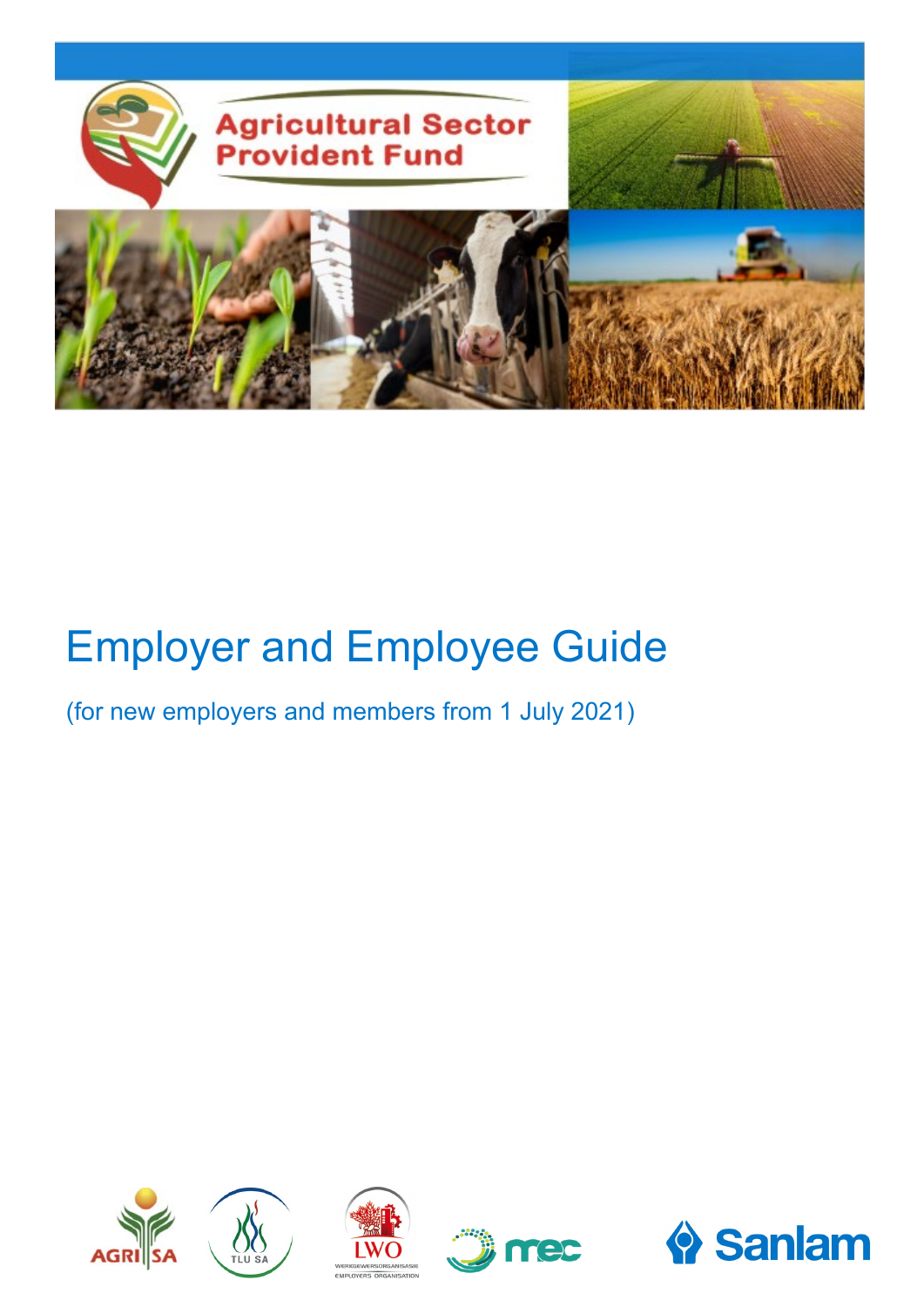# **Contents**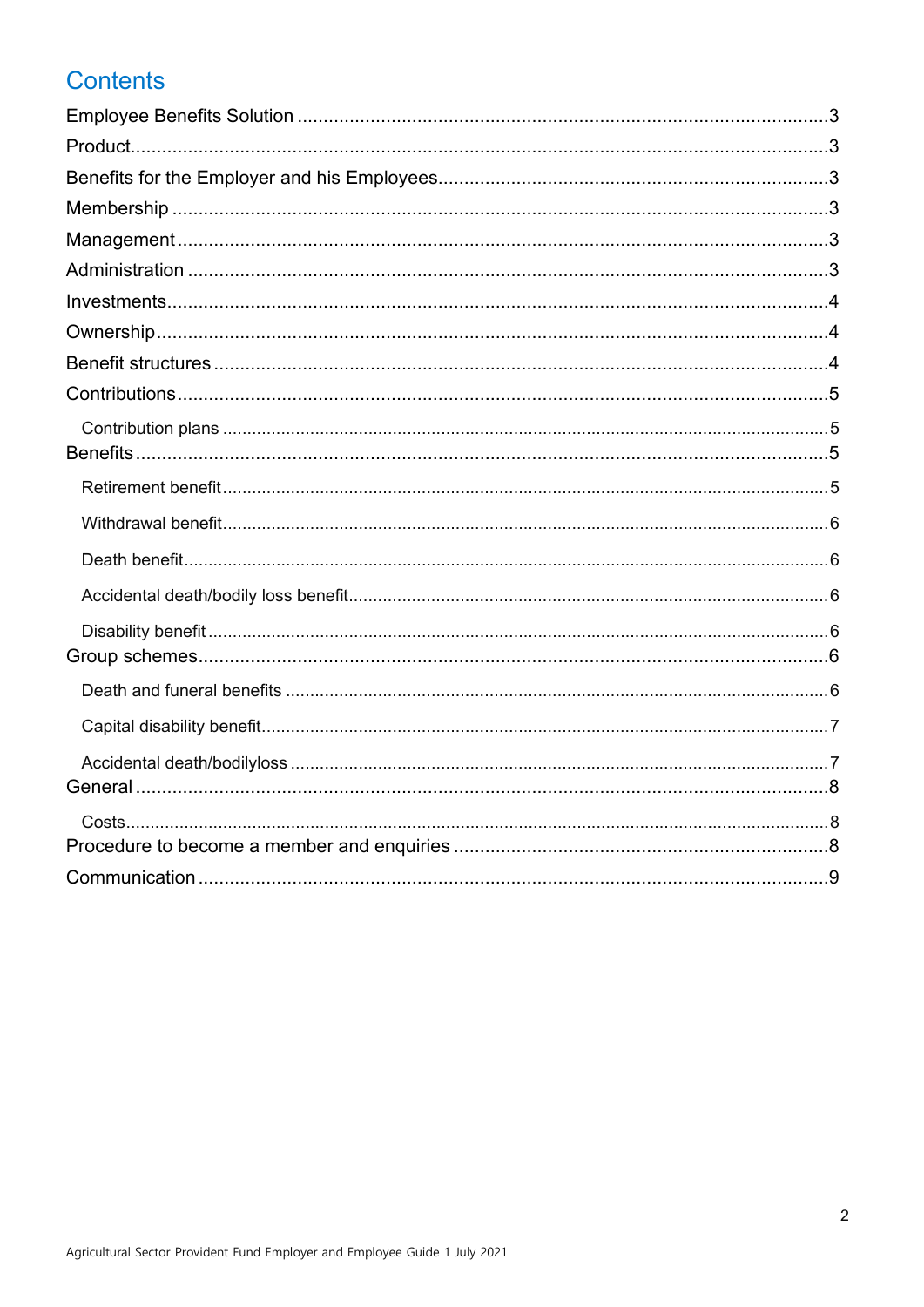# <span id="page-2-0"></span>Employee Benefits Solution



A unique Provident Fund for the agricultural sector offering retirement, resignation, death, capital disability, and accidental death/bodily loss as well as funeral benefits to employees of the agricultural sector in a single package.

## <span id="page-2-1"></span>Product



Through the formal agricultural sector, a Provident Fund for every employee in the agricultural sector was established. The administration, advice and actuarial services for the Fund are handled by Sanlam Corporate. The management of the Fund is handled by a Board of Management, with representatives from Sanlam, AGRI SA, LWO, TLU SA, as well as independent Board Members.

The Agricultural Sector Provident Fund comprises various plans, with each plan offering unique benefits. These plans are compiled in such a way as to offer individual members death, capital disability, accidental death/bodily loss and funeral benefits at affordable premiums with the inclusion of a savings component. The savings component is based on the gross contributions for every member of the Fund less the costs of administration, consultation, death, capital disability, accidental death/bodily loss and funeral benefits. The effectiveness of the savings component depends on the level of contributions, as well as the period over which contributions are made. The savings period of members who only joined the Fund at an older age is much shorter than those of younger members and subsequently their fund values will also be lower at retirement.

The Fund is extremely flexible and can satisfy a variety of needs while still uncomplicated enough to ease administration and limit costs.

# <span id="page-2-2"></span>Benefits for the Employer and his Employees



- $\odot$  One monthly contribution covers all the benefits.  $\odot$  Employees get peace of mind.
- ⧁ Employees' accumulated fund values are transferable from one employer to the next.

## <span id="page-2-3"></span>**Membership**



Each employee, in consultation with the employer, decides which plan he or she wants to join. Employers are registered as participating employers within the Fund. All permanent employees between the ages of 16 and 65 years of age are required to join the Fund. The Fund is flexible enough to provide for employees to amend their plan within the Fund, if needed.

## <span id="page-2-4"></span>**Management**



The Board of Management is supported by a Principal Officer who ensures that the decisions are executed and properly implemented.

## <span id="page-2-5"></span>Administration



The Fund is administered by Sanlam Corporate and audited annually by independent auditors. The benefits provided by the separate group schemes are re-insured with a life insurer. The election of the re-insurer lies with the Board of Management who regularly tests the market to ensure that the most competitive services and premiums are negotiated.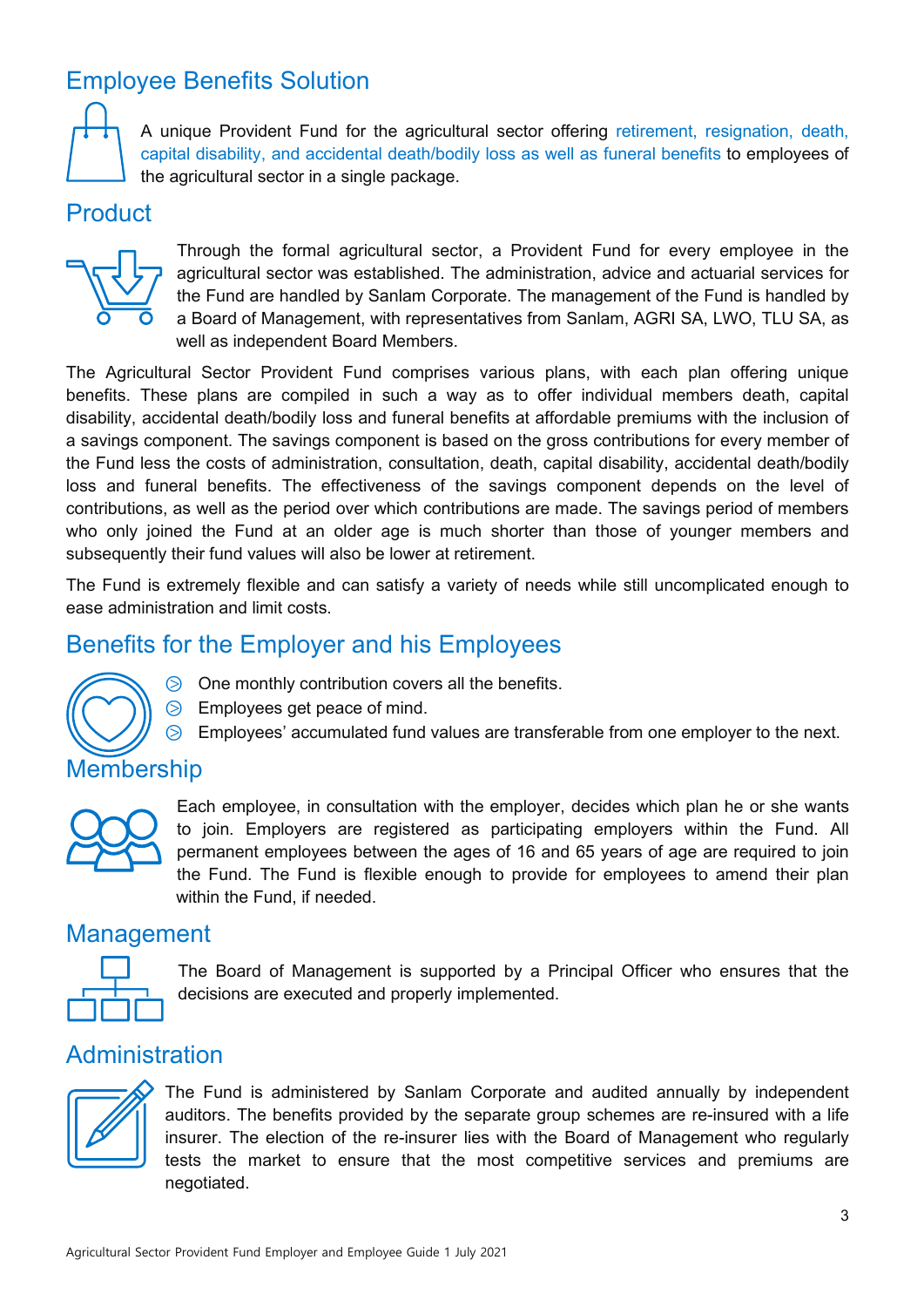# <span id="page-3-0"></span>**Investments**

The portion of the contributions available for retirement funding (savings component) is invested in a relevant portfolio of a well-known investment manager to ensure that members' savings component is exposed to growth with limited risk. The Board of Management is responsible for the selection of investment managers and this is reviewed regularly to maintain good returns on the Fund investments. The Board of Management of the Agricultural Sector Provident Fund has an investment strategy according to which lower risk for members is maintained but it also attempts to obtain acceptable growth. The current investment portfolios of the Fund is the Sanlam Stable Bonus Fund.

# <span id="page-3-1"></span>**Ownership**



Although employers are registered as participating employers of the Fund, a separate investment account is kept for every employee (who is a member of the Fund). Thus, every employee has ownership of his or her own investment account.

## <span id="page-3-2"></span>Benefit structures

To make provision for different needs, different benefit plans are offered. The benefit structures are set out in the tables below:

|                                                          | <b>Plan</b>                  | A <sub>1</sub>           | A2                  | в                   | C <sub>2</sub>      | D                   | Е                   |
|----------------------------------------------------------|------------------------------|--------------------------|---------------------|---------------------|---------------------|---------------------|---------------------|
| Contribution                                             |                              | R <sub>160.00</sub>      | R <sub>160.00</sub> | R183.00             | R206.00             | R246.00             | R412.00             |
| Death cover                                              |                              | -                        | R <sub>14</sub> 000 | R <sub>17</sub> 000 | R <sub>20</sub> 000 | R <sub>25</sub> 000 | R35 000             |
| Capital disability                                       |                              | $\overline{\phantom{0}}$ |                     |                     |                     | R <sub>25</sub> 000 | R35 000             |
|                                                          | Accidental death/Bodily loss |                          | R <sub>14</sub> 000 | R <sub>17</sub> 000 | R <sub>20</sub> 000 | R <sub>25</sub> 000 | R35 000             |
|                                                          | Member                       | $\blacksquare$           | R <sub>12</sub> 000 | R <sub>16</sub> 000 | R <sub>19</sub> 000 | R <sub>20</sub> 000 | R30 000             |
|                                                          | Spouse                       |                          | R <sub>12</sub> 000 | R <sub>16</sub> 000 | R <sub>19</sub> 000 | R <sub>20</sub> 000 | R30 000             |
|                                                          | Child 14 - 21                | $\blacksquare$           | R <sub>12</sub> 000 | R <sub>16</sub> 000 | R <sub>19</sub> 000 | R <sub>20</sub> 000 | R30 000             |
| uneral:                                                  | Child 6 - 13                 |                          | R6 000              | R8 000              | R9 500              | R <sub>10</sub> 000 | R <sub>15</sub> 000 |
| Щ                                                        | Child $0 - 5$                | $\overline{\phantom{0}}$ | R3 000              | R4 000              | R4 750              | R5 000              | R7 500              |
|                                                          | <b>Total cost</b>            | R28.03                   | R70.43              | R83.55              | R94.78              | R114.98             | R <sub>161.12</sub> |
| Net retirement savings<br>(contribution less total cost) |                              | R131.97                  | R89.57              | R99.45              | R <sub>111.22</sub> | R <sub>131.02</sub> | R250.88             |

Contributions and separate group scheme structures from 1 July 2021 to 30 June 2022

#### The below plans are available only to employees earning a minimum salary of R10 000 per month:

| <b>Plan</b>                                              |               | SAL <sub>1</sub>     | SAL <sub>2</sub>     | SAL <sub>3</sub>     | SAL4                  |
|----------------------------------------------------------|---------------|----------------------|----------------------|----------------------|-----------------------|
| Contribution                                             |               | R546.00              | R818.00              | R1 092.00            | R <sub>2</sub> 730.00 |
| Death cover                                              |               | R100 000             | R <sub>150</sub> 000 | R200 000             | R500 000              |
| Capital disability                                       |               | R <sub>100</sub> 000 | R <sub>150</sub> 000 | R200 000             | R500 000              |
| Accidental death/Bodily loss                             |               | R50 000              | R75 000              | R <sub>100</sub> 000 | R250 000              |
| Funeral:                                                 | Member        | R35 000              | R35 000              | R35 000              | R35 000               |
|                                                          | Spouse        | R35 000              | R35 000              | R35 000              | R35 000               |
|                                                          | Child 14 - 21 | R35 000              | R35 000              | R35 000              | R35 000               |
|                                                          | Child 6 - 13  | R <sub>17</sub> 500  | R <sub>17</sub> 500  | R <sub>17</sub> 500  | R <sub>17</sub> 500   |
|                                                          | Child $0 - 5$ | R8 750               | R8 750               | R8 750               | R8 750                |
| Total cost                                               |               | R <sub>188.03</sub>  | R <sub>250.17</sub>  | R312.42              | R685.61               |
| Net retirement savings (contribution less total<br>cost) |               | R357.97              | R567.83              | R779.58              | R2 044.39             |

Contributions and separate group scheme structures from 1 July 2021 to 30 June 2022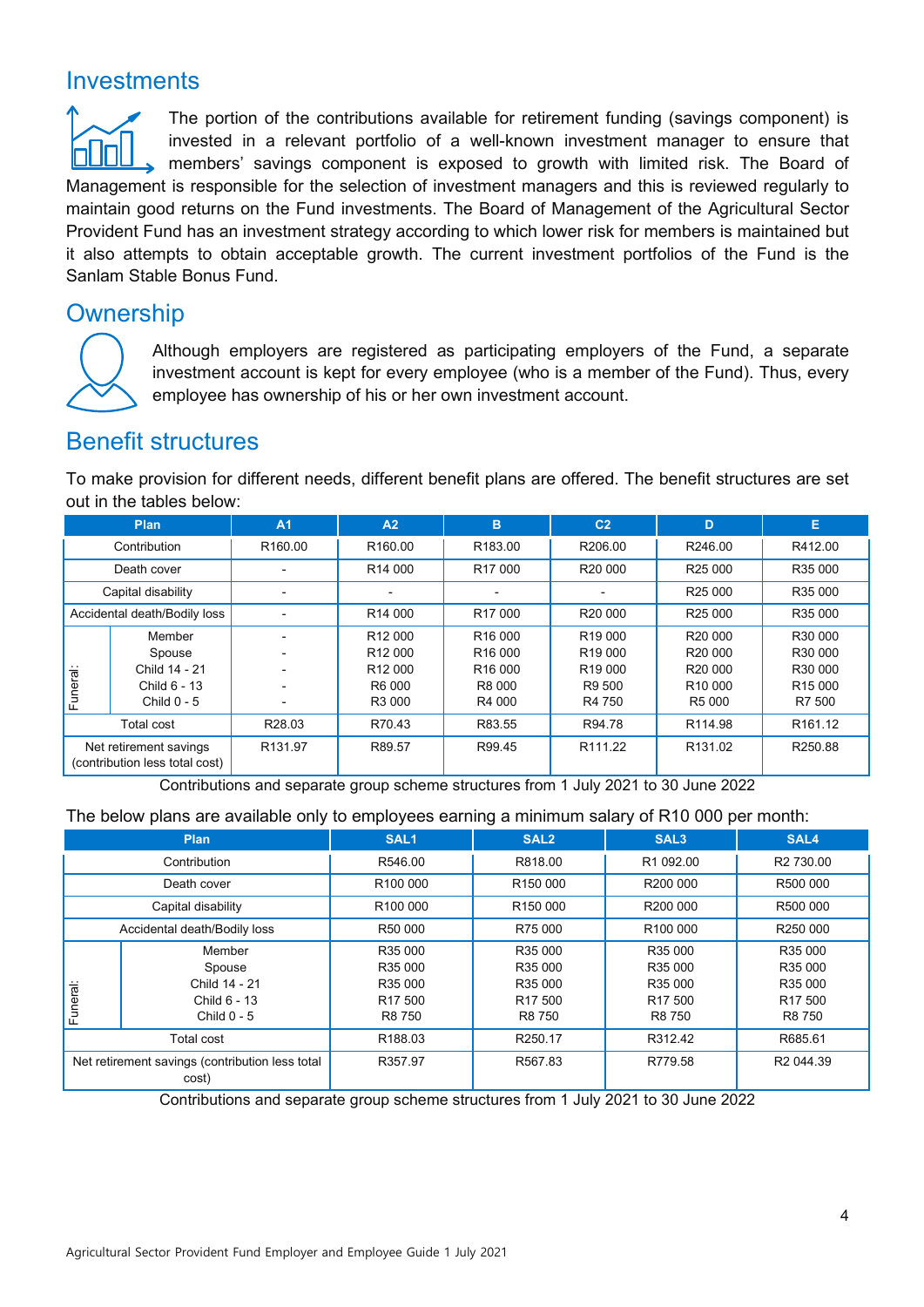# <span id="page-4-0"></span>**Contributions**



Contributions are paid monthly in advance through a debit order. This process eases administration and limits administrative costs to a minimum. No provision is made for alternative payment methods. Premiums for the death, capital disability, accidental death/bodily loss and funeral benefits, as well as the fixed administration and consultation

fee, are deducted from the monthly contribution and the balance (net contribution) is invested to provide for the savings component to be paid on retirement, resignation or death.

It is extremely important to note that contributions have to be paid on a monthly basis. If your bank refuses payment, irrespective of the reason, the members' group scheme benefits will be suspended, and no claims will be accepted. If the deduction is refused for a second consecutive month, the membership to the Fund of all members involved will be suspended until the employer rectifies the situation. However, the death, capital disability, accidental death/bodily loss and funeral benefits cannot be paid or reinstated retrospectively.

It is the employer's responsibility to inform members immediately when payments to the Fund are refused by the bank as the members will not enjoy cover as provided under the separate group schemes until the relevant payments are honoured.

The Board of Management will re-evaluate and adjust the contribution plans annually. Members' contributions will automatically be adjusted annually.

## <span id="page-4-1"></span>**Contribution plans**



 $\odot$  The selected plans can differ from one employee to the next. The plans can also be reviewed and adjusted continuously. The amendment will only be activated after the administrative office has been informed of this in writing before the 20th of every month.

- ⧁ The employer and employee can decide for themselves which plan suits each individual employee. As a result some of the employees may choose plans with basic benefits while other employees may choose plans with more comprehensive benefits, after which it will be implemented accordingly.
- $\Diamond$  It is not necessary for an employer to include all his employees on the same plan.
- ⧁ Members are also allowed to make additional contributions to the Fund for purposes of additional retirement funding.

## <span id="page-4-2"></span>**Benefits**

#### <span id="page-4-3"></span>**Retirement benefit**



At retirement the member's death, capital disability, accidental death/bodily loss and funeral benefits will cease. The member will be entitled to the total value of his or her savings component as at the date of retirement or can elect to become a deferred retirement member (subject to legislation). The member can retire at any stage between the ages of 55 and 70.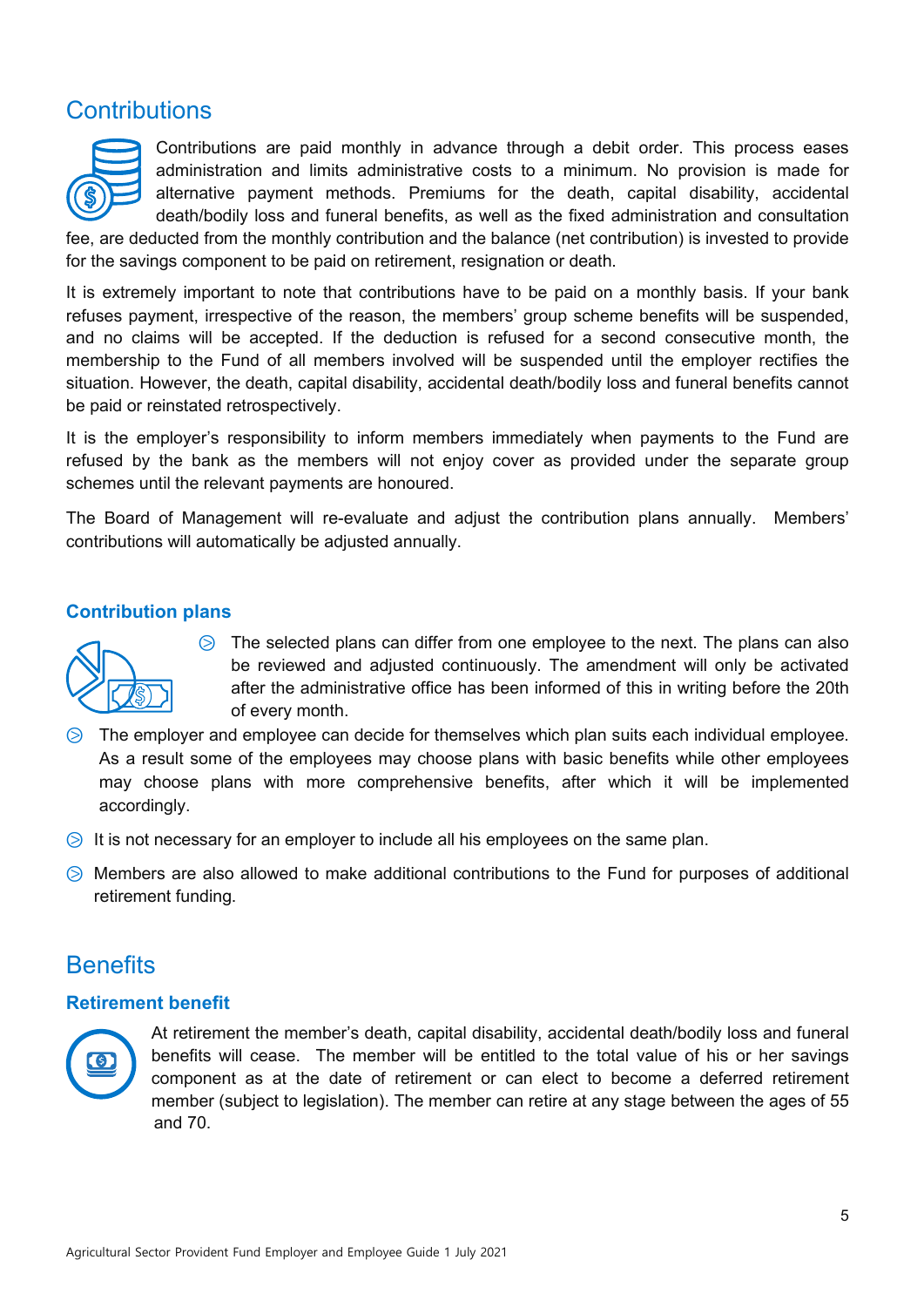## <span id="page-5-0"></span>**Withdrawal benefit**



If the member leaves the service of the employer before retirement, the member's death, capital disability, accidental death/bodily loss and funeral benefits will cease. The member will be entitled to the total value of his or her savings component. The member is also offered the option of transferring the total value of his or her savings component to a new participating employer or transferring the total value to a preservation fund or the member can elect to become paid up in the Fund.

#### <span id="page-5-1"></span>**Death benefit**



In the event of death before retirement, the member's death and funeral benefits in accordance with the chosen plan will be paid to the member's dependents. The total value of the member's savings component at date of death will be distributed to the member's dependants/nominees in terms of the Pension Funds Act.

## <span id="page-5-2"></span>**Accidental death/bodily loss benefit**



In the event of death before retirement as a result of an accident, the member's accidental death benefit in accordance with the chosen plan will be paid to the member's dependents in addition to the death benefit.

If the member experiences a bodily loss as a result of an accident, a benefit equal to a percentage of the accident benefit is payable. The total amount paid for death and/or bodily loss is limited to:

- $\Diamond$  the total accident benefit. Any percentage paid out previously will be taken into account;
- $\odot$  the total amount payable in respect of a member in terms of points (c), (d) and (e) of the below table, is together never more than 75% of the accident sum; and
- $\Diamond$  the death or bodily loss happened within 12 month of the particular injury.

#### <span id="page-5-3"></span>**Disability benefit**



If the member becomes totally and permanently disabled (as determined by the insurer based on detailed medical evidence submitted and the benefit is approved) before the age of 65, the member will be entitled to the capital disability benefit in accordance with the chosen plan, after a waiting period of 6 months.

The member's death, capital disability, accidental death/bodily loss and funeral benefits will cease. The member will be entitled to the total value of his or her savings component at date of exit from the Fund.

## <span id="page-5-4"></span>Group scheme



#### <span id="page-5-5"></span>**Death and funeral benefits**

<span id="page-5-6"></span>These benefits are provided up to the age of 70. In general, these benefits are provided without any medical proof of health, but the Board of Management retains the right to request the principal member to submit proof of good health on entry to the Fund.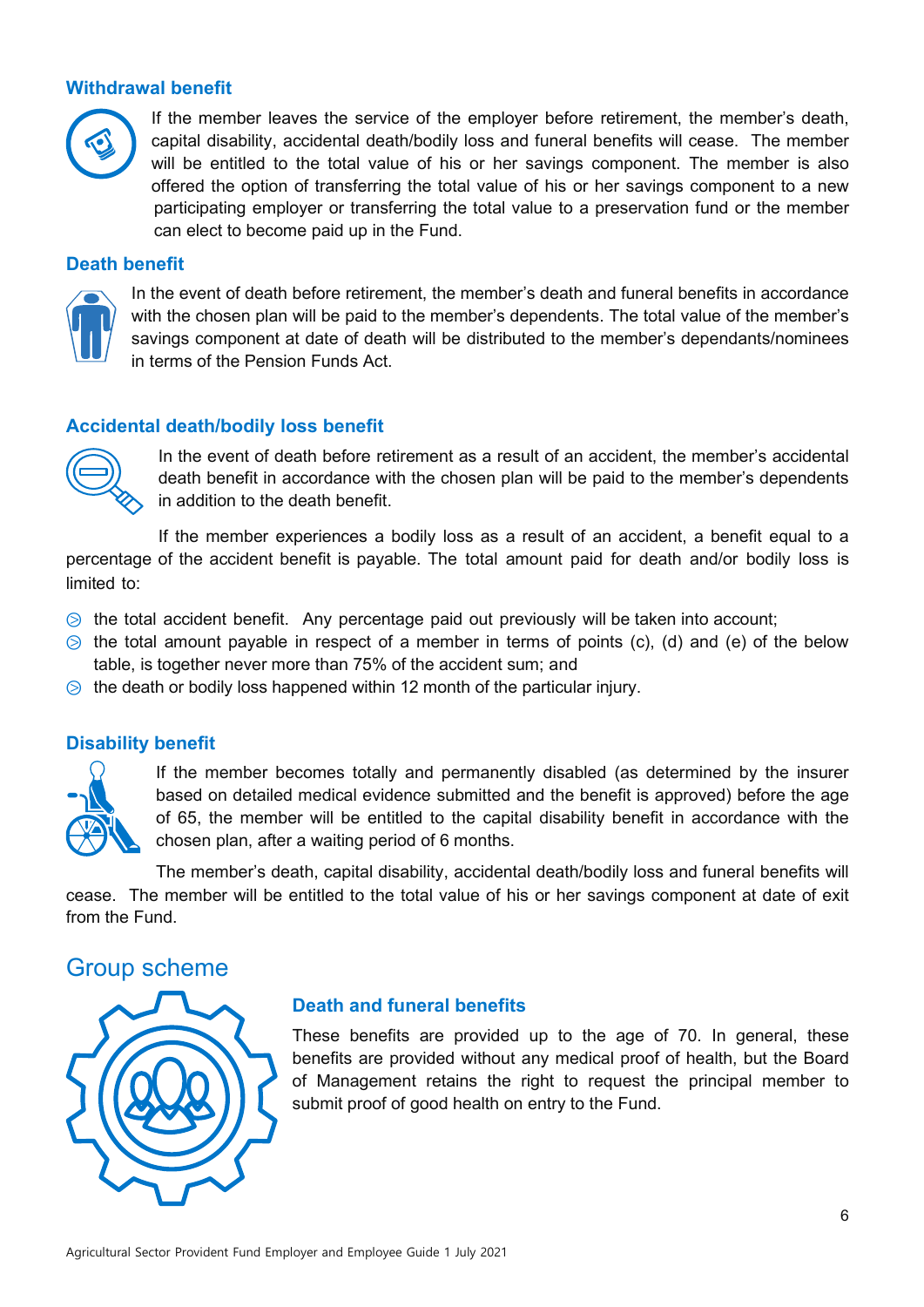## **Capital disability benefit**

This benefit is provided up to the age of 65 and is subject to a waiting period of 6 months. If the onset of disability occurs within 5 years prior to the member's attainment of age 65, the amount payable will be reduced by 20 per cent of the capital disability benefit offered by the chosen plan, for each year or part thereof by which the onset of such disability precedes the member's  $65<sup>th</sup>$  birthday.

Please note that pre-existing conditions apply. This means that a member cannot claim for a medical condition that existed 6 months prior to his commencement date in the Fund/chosen plan within a 12 month period after the commencement date in the Fund/chosen plan.

## <span id="page-6-0"></span>**Accidental death/bodilyloss**



If the member dies as a result of an accident, the accident benefit is paid in addition to the member's death benefit, or does not die but experiences bodily loss as a result of an accident, a benefit equal to a percentage of the accident benefit is payable.

## *The table below indicates the percentages payable according to the physical injury suffered:*

<span id="page-6-1"></span>

|     | <b>Result of accident</b>                              | <b>Benefit as percentage</b> |
|-----|--------------------------------------------------------|------------------------------|
|     |                                                        | of the accident sum          |
| (a) | Death                                                  | 100%                         |
| (b) | The total, permanent, irrecoverable and simultaneous   | 100%                         |
|     | loss of the use of                                     |                              |
|     | both eyes; or                                          |                              |
|     | both hands; or<br>$\bullet$                            |                              |
|     | both feet; or                                          |                              |
|     | one hand and one foot; or                              |                              |
| (c) | The total, permanent, irrecoverable loss of the use of | 75%                          |
|     | one eye; or                                            |                              |
|     | one hand; or                                           |                              |
|     | one foot; or                                           |                              |
| (d) | The total, permanent, irrecoverable loss of the use of | 50%                          |
|     | one ear.                                               |                              |
| (e) | The total loss through physical severance of:          |                              |
|     | (i) one entire thumb                                   | 25%                          |
|     | one entire index finger<br>(ii)                        | 10%                          |
|     | (iii) one entire big toe                               | 10%                          |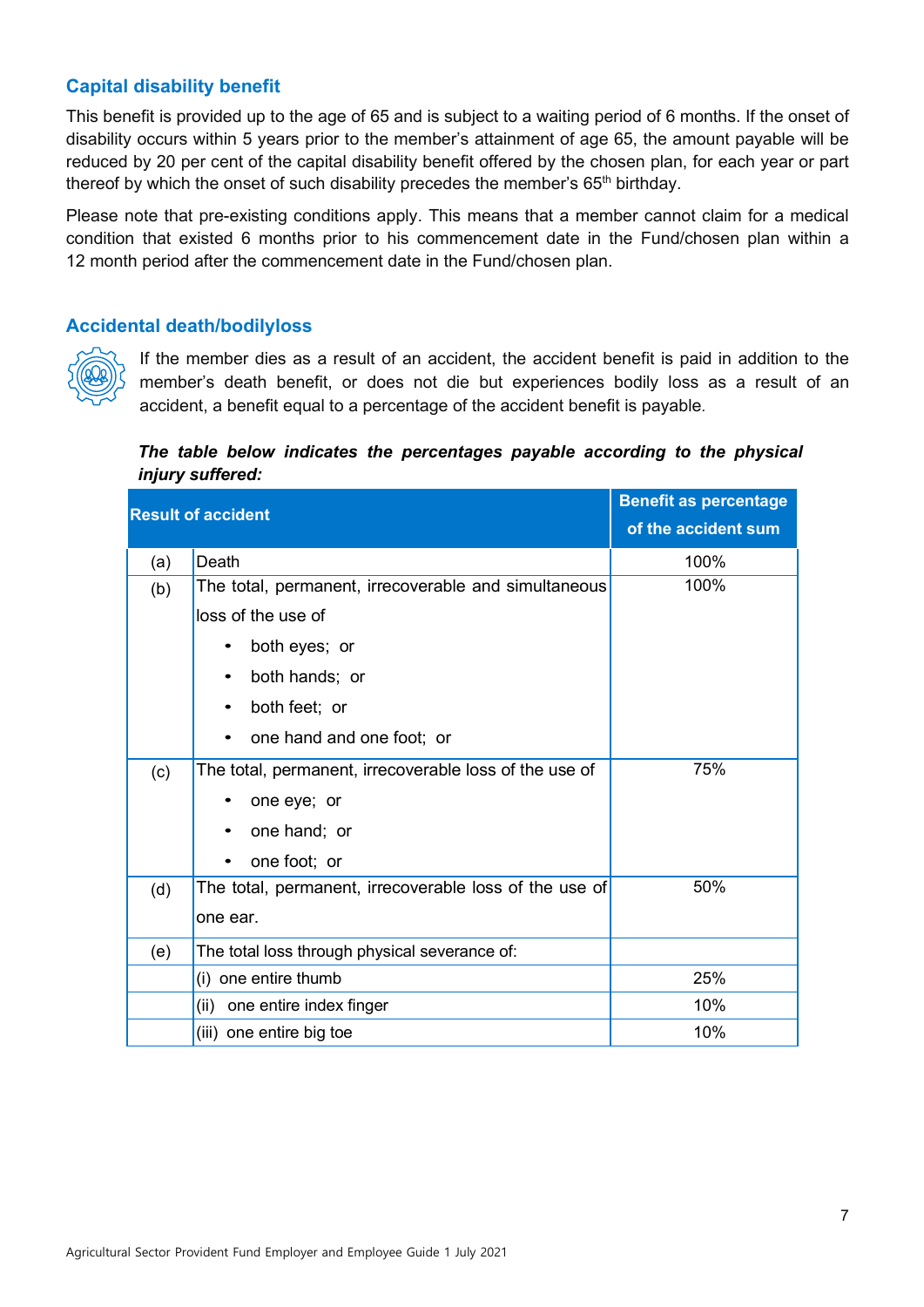# **General**

## <span id="page-7-0"></span>**Costs**

## ⧁ **Administration costs:**

- Member fee of R18.83 (incl VAT) of contribution per member per month; and
- Consultation fee of 5.75% (incl VAT) of contribution per member per month; and
- Levy on assets of 0.51% (incl VAT) per annum.

## ⧁ **Group scheme costs:**

## **For member on Plan A1 to E**

- Death benefit: R1.10 per R1 000 cover
- Capital Disability benefit: R0.36 per R1 000 cover
- Accidental death/bodily loss benefit: R0.30 per R1 000 cover
- Funeral benefit: R1.90 per R1 000 cover

## **For member on Plan SAL1 to SAL4**

- Death benefit: R0.57 per R1 000 cover
- Capital Disability benefit: R0.29 per R1 000 cover
- Accidental death/bodily loss benefit: R0.14 per R1 000 cover
- Funeral benefit: R1.28 per R1 000 cover

The costs of Auditors, Financial Sector Conduct Authority, Pension Funds Adjudicator levies, Fidelity Guarantee cover, a portion of the monthly administration fee and any other authorised costs are recovered from accrued assets in the Fund.

The administration cost as well as the costs attached to the group schemes is reviewed annually.

## <span id="page-7-1"></span>Procedure to become a member and enquiries



To join the Fund you need to complete and submit the application form to the Fund. Please e-mail the form to us at [agrisectorfund@sanlam.co.za](mailto:agrisectorfund@sanlam.co.za)

## **Enquiries may be directed through the following channels:**

#### **Website**

**www.aspf.co.za**

## **E-mail:**

**agrisectorfund@sanlam.co.za**

#### **Telephone:**

**011 286 1298**